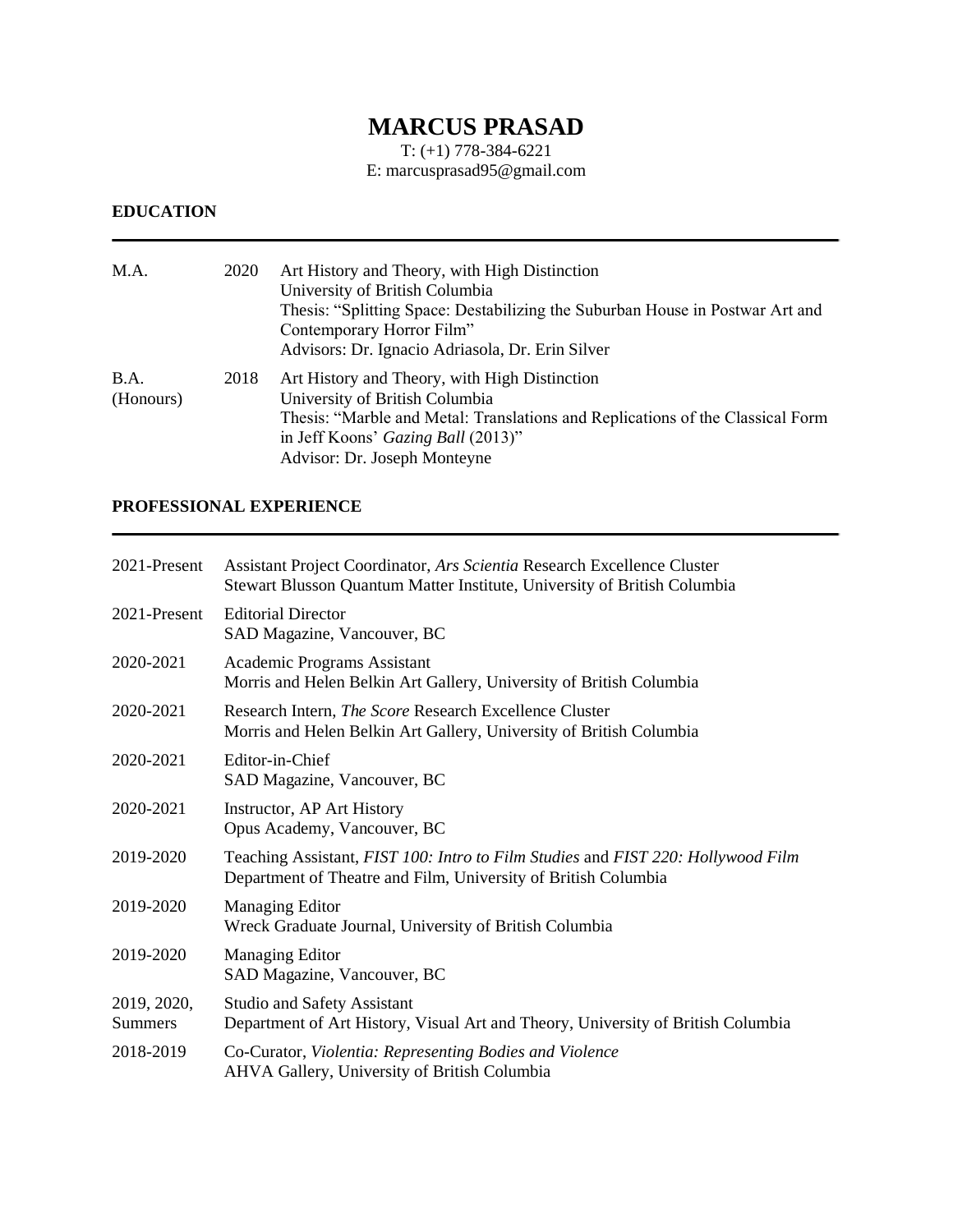| 2018-2019       | <b>Exhibitions Assistant</b><br>AHVA Gallery, University of British Columbia                        |
|-----------------|-----------------------------------------------------------------------------------------------------|
| 2018-2019       | <b>Research Mentor</b><br>REX Undergraduate Research Opportunities, University of British Columbia  |
| 2018,<br>Summer | <b>Collections Assistant</b><br>Morris and Helen Belkin Art Gallery, University of British Columbia |
| 2017-2018       | Gallery Attendant<br>Morris and Helen Belkin Art Gallery, University of British Columbia            |
| 2017-2018       | Editor<br>Undergraduate Journal of Art History, University of British Columbia                      |

## **GRANTS, AWARDS, AND HONOURS**

| 2020      | Graduate Student Research Award<br>University of British Columbia                                                 |
|-----------|-------------------------------------------------------------------------------------------------------------------|
| 2020      | Laura Bassi Scholarship (runner-up)<br><b>Editing Press</b>                                                       |
| 2019      | Italian Studies Master Essay Prize<br>University of Toronto                                                       |
| 2019      | Ian Wallace Award in Art History<br>University of British Columbia                                                |
| 2019      | Faculty of Arts Graduate Studies Travel Award<br>University of British Columbia                                   |
| 2018-2019 | Joseph Armand Bombardier Canada Graduate Scholarship<br>Social Sciences and Humanities Research Council of Canada |
| 2018      | Faculty of Arts Graduate Award<br>University of British Columbia                                                  |
| 2016      | Patsy and David Heffel Award in Art History<br>University of British Columbia                                     |

#### **PUBLICATIONS: ARTICLES**

| Forthcoming | "Spanish Iconomachy and the Hybridization of Contemporary Musical Identity: Rosalía's<br>Pienso En Tu Mirá"<br>Cinephile 16.1 (peer-reviewed) |  |
|-------------|-----------------------------------------------------------------------------------------------------------------------------------------------|--|
|             | "Spaces Unknown: Queer Articulations in James Wan's <i>Insidious</i> (2010)"<br>Wreck Graduate Journal 5.1 (peer-reviewed)                    |  |
|             | "Splitting Space: Queering Suburbia in Postwar America"<br>Journal for Literary and Intermedial Crossings 5.3 (peer-reviewed)                 |  |
| 2020        | "The Sub(urban) altern: Spatial and Temporal Refractions of Normativity in Ari Aster's<br>Hereditary (2018)"<br>CineAction 101                |  |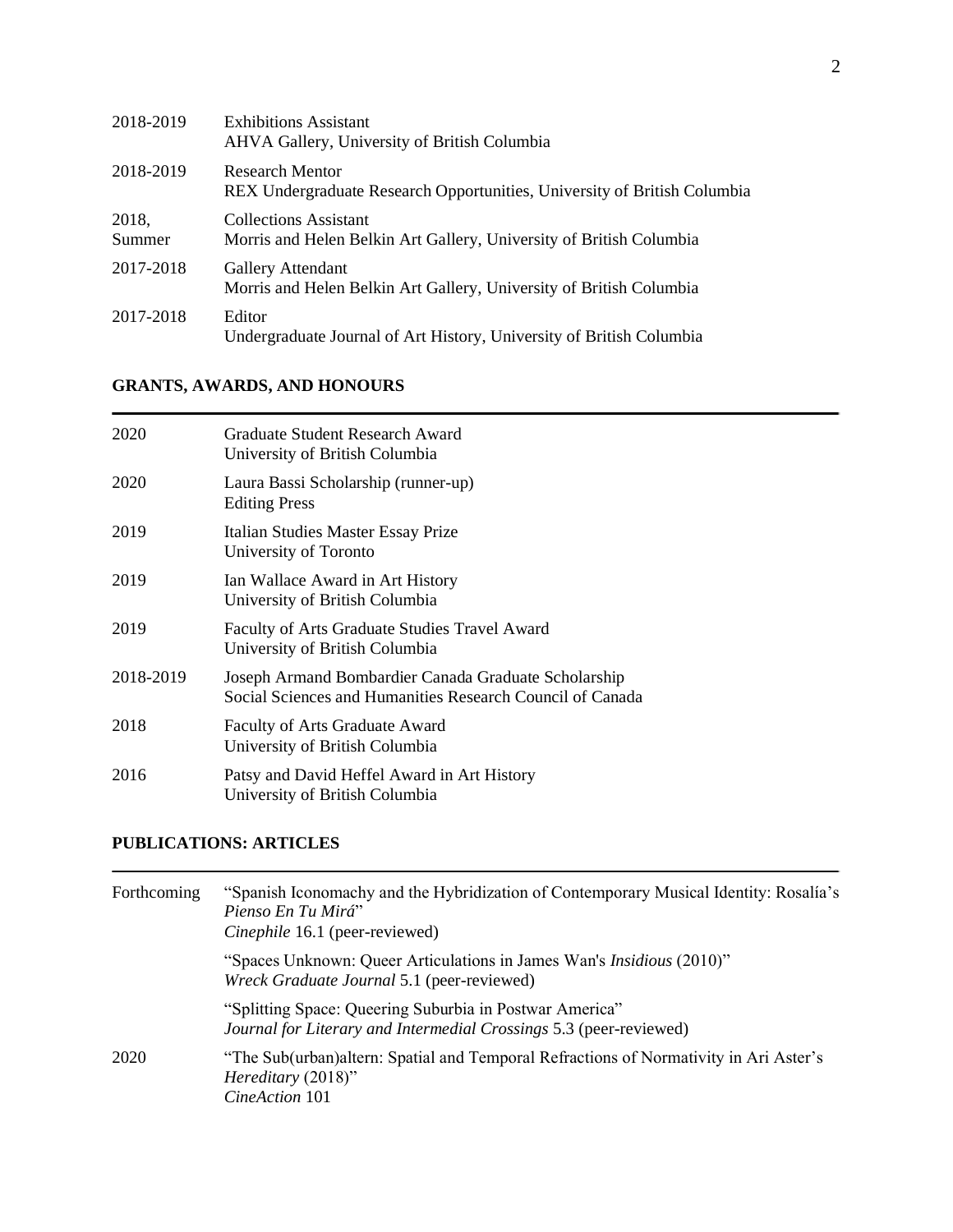|      | "Affective Disruptions: Embodiment and the Leon Ladner Clock Tower"<br>Co-authored with Megan Jenkins, Morris and Helen Belkin Art Gallery (peer-reviewed) |
|------|------------------------------------------------------------------------------------------------------------------------------------------------------------|
| 2017 | "Shining Light on Theft: The Duality of Gold in Joy Lynn Davis' Remembering The<br>Lost                                                                    |
|      | The Undergraduate Journal of Art History 8 (peer-reviewed)                                                                                                 |

## **PUBLICATIONS: OTHER**

| "Image Bank: Reframing the Picture"<br>Morris and Helen Belkin Art Gallery (online)                                       |
|---------------------------------------------------------------------------------------------------------------------------|
| "Free Fall: Reflecting on Brendan Fernandes's Inaction and Queer Healing"<br>SAD Magazine 31                              |
| "Fata Morgana: Closing Reflections"<br>Morris and Helen Belkin Art Gallery (online)                                       |
| "Stations: Instagram Takeover"<br>Morris and Helen Belkin Art Gallery (online)                                            |
| "Queerness and Temporality: 'Coming Out' as a Process"<br>SAD Magazine 29                                                 |
| "Review: Les Ballets Trockadéro de Monte Carlo Gracefully Engages a New Experience<br>of Ballet"<br>SAD Magazine (online) |
| "My Dads, My Moms and Me: A Chronicle of Queer Parenting"<br>SAD Magazine (online)                                        |
| "Monster in the House: The Uncanny Acuity of Ari Aster's <i>Hereditary</i> (2018)"<br>SAD Magazine 27                     |
| "Review: The Lighthouse"<br>Cinephile 14.1                                                                                |
| "Experience Essential Cinema: The Cinematheque's 24 Hour Movie Marathon"<br>SAD Magazine (online)                         |
| "Subversive Subjectivities: Intersecting Reference and Experience"<br>Undergraduate Journal of Art History 9              |
|                                                                                                                           |

#### **CONFERENCE PRESENTATIONS**

| 2020 | Carleton University, Ottawa, ON<br>Paper: "Fracture/Refraction: Deleuze, Queer Time, and the Gothic"                                                                        |
|------|-----------------------------------------------------------------------------------------------------------------------------------------------------------------------------|
|      | Ontario College of Art and Design, Toronto, ON<br>Paper: "Unhomely Houses: Queering Space in Contemporary Gothic Film"                                                      |
|      | University of British Columbia, Vancouver, BC<br>Paper: "The Sub(urban) altern: Spatial and Temporal Refractions of Normativity in Ari<br>Aster's <i>Hereditary</i> (2018)" |